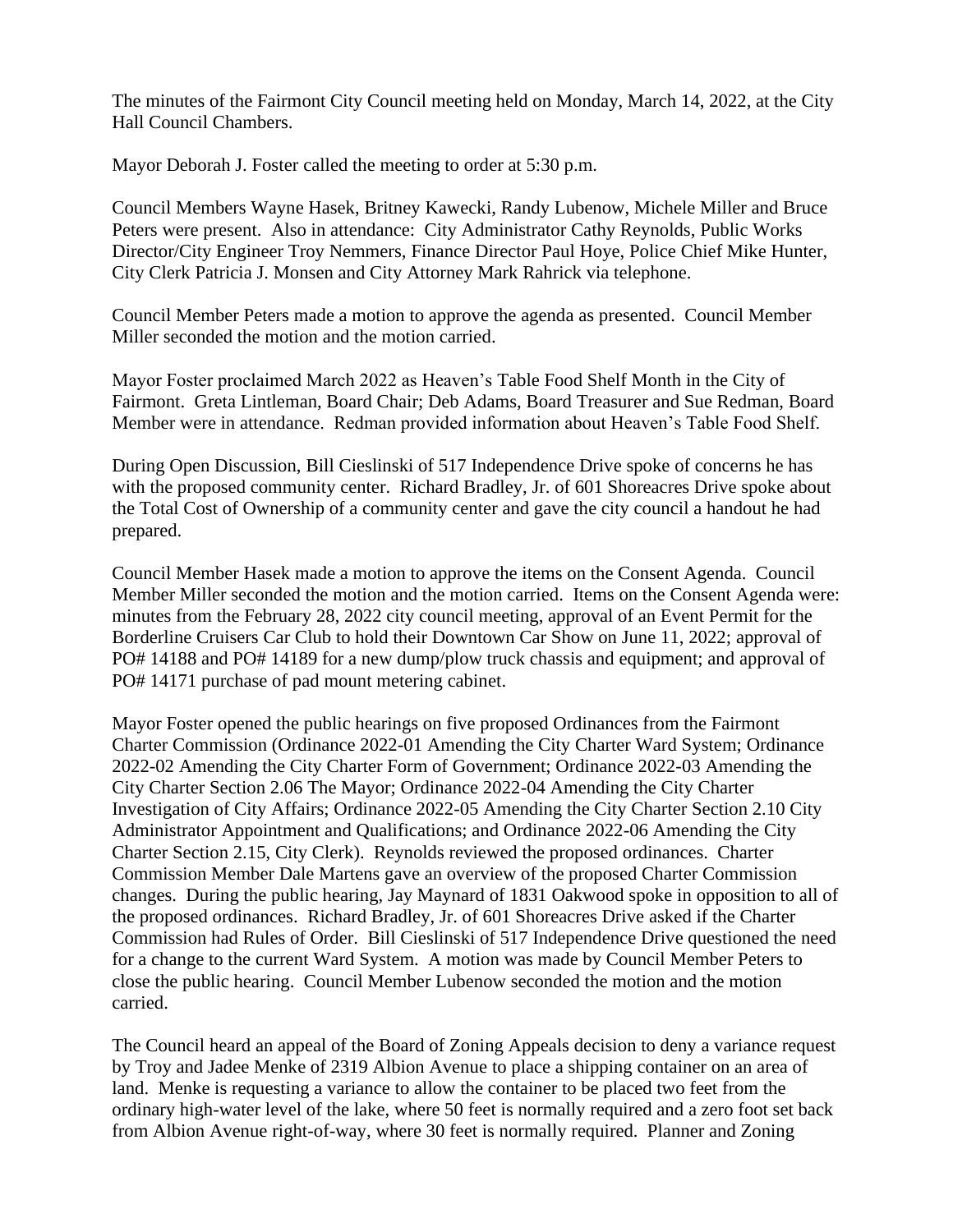Official Peter Bode reviewed the variance request with the council. Troy Menke explained his requested variance and his proposed project. Daniel Girolamo, Area Hydrologist with Minnesota Department of Natural Resources was on the telephone and answered various questions concerning the proposed project. Council Member Miller made a motion to table this matter until the April 11, 2022 City Council meeting. Council Member Kawecki seconded the motion and the motion carried.

Council Member Miller made a motion to approve **Resolution 2022-09** authorizing the advertising for bids on the 2022-A CIPP sanitary sewer lining project. Council Member Hasek seconded the motion and the motion carried.

Council Member Peters made a motion to approve the interfund transfers for 2020 as listed on an attached schedule. Council Member Miller seconded the motion and the motion carried.

Council Member Peters made a motion to approve **Resolution 2022-10** designating fund balances for specific purposes. Council Member Miller seconded the motion and the motion carried.

Discussion was held regarding hiring a Community Development Director and then hiring an Economic Development Coordinator versus the other way around.

Nemmers reported that construction on the new public works building is coming to a close and equipment start up is happening this week. The Yard Waste area has seen significant clean up with two weeks of burning, hauling away large logs and wood chipping. The Airport will be receiving additional funding due to the Infrastructure Bill and also the City has been advised by MnDOT that they are looking at replacing the ILS System (landing system) at the airport. This will be approximately a million-dollar project with the State doing most of the work, but since this is an unbudgeted item, it will be coming to the council for approval.

Reynolds reported that the Request for Proposals for the sale of the Aquatic Park time period has closed and the City did not receive any proposals or inquiries. The City is moving forward with plans to open the Aquatic Park. The City will be posting a position for a Pool Manager tomorrow.

Posting and recruiting for seasonal park and pool workers will be done in the next week or so. Applications for employment are on the City's website.

A posting is out for an Economic Development Coordinator and is set to close on March 30<sup>th</sup>.

Reynolds gave an update on the Community Center.

Council Member Kawecki reported that the library's meetings are now open to the public and there was a good turnout.

Council Member Lubenow reported that the Community Center Advisory Board talked mostly about the survey, and they hope a lot of people complete the surveys. At the HRA, they talked about a land purchase and will be doing more research as to what the land would be used for and looking for investors and contractors.